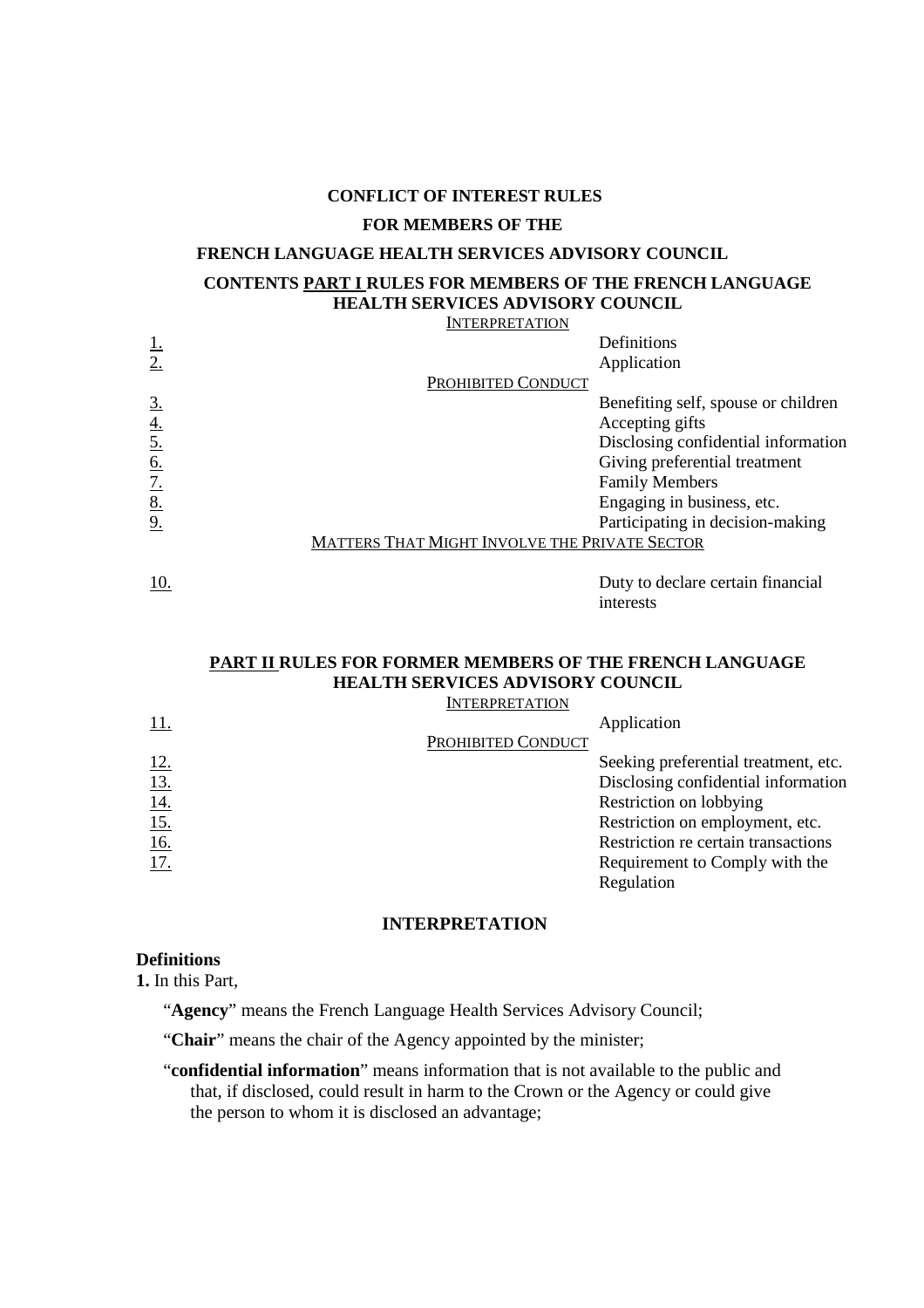- "**Conflict of Interest Commissioner**" and "**Commissioner**" means the Conflict of Interest Commissioner appointed by the Lieutenant Governor in Council pursuant to the *Public Service of Ontario Act, 2006*;
- **"ethics executive**" means for members, the Chair of the Agency, and for the Chair, the Conflict of Interest Commissioner;
- "**gift**" includes a benefit of any kind;
- "**member**" means a person appointed by the minister to serve as a member of the Agency;
- "**minister**" means the Minister of Health and Long-Term Care or such other minister of the government of Ontario who is responsible for the Agency and "the ministry" means the ministry of the minister;

"spouse" means,

- (a) a spouse as defined in section 1 of the *Family Law Act*, or
- (b) either of two persons who live together in a conjugal relationship outside marriage.

### **Application**

**2.** This Part applies to every member of the Agency.

# **PROHIBITED CONDUCT**

## **Benefiting self, spouse or children**

**3.** (1) A member shall not use or attempt to use his or her position at the Agency to directly or indirectly benefit himself or herself or his or her spouse or children.

(2) A member shall not allow the prospect of his or her future employment by a person or entity to detrimentally affect the performance of his or her duties to the Agency or the Crown.

### **Accepting gifts**

- **4.** (1) A member shall not accept a gift from any of the following persons or entities if a reasonable person might conclude that the gift could influence the member when performing his or her duties to the Agency or the Crown:
	- 1. A person, group or entity that has dealings with the Agency or the Crown.
	- 2. A person, group or entity with whom the member deals in the course of his or her duties to the Agency or the Crown.
	- 3. A person, group or entity that seeks to do business with the Agency or the Crown.
	- (2) Subsection (1) shall not operate to prevent a member from accepting a gift of nominal value given as an expression of courtesy or hospitality if doing so is reasonable in the circumstances.
	- (3) A member who receives a gift in the circumstances described in subsection (1) shall notify his or her ethics executive.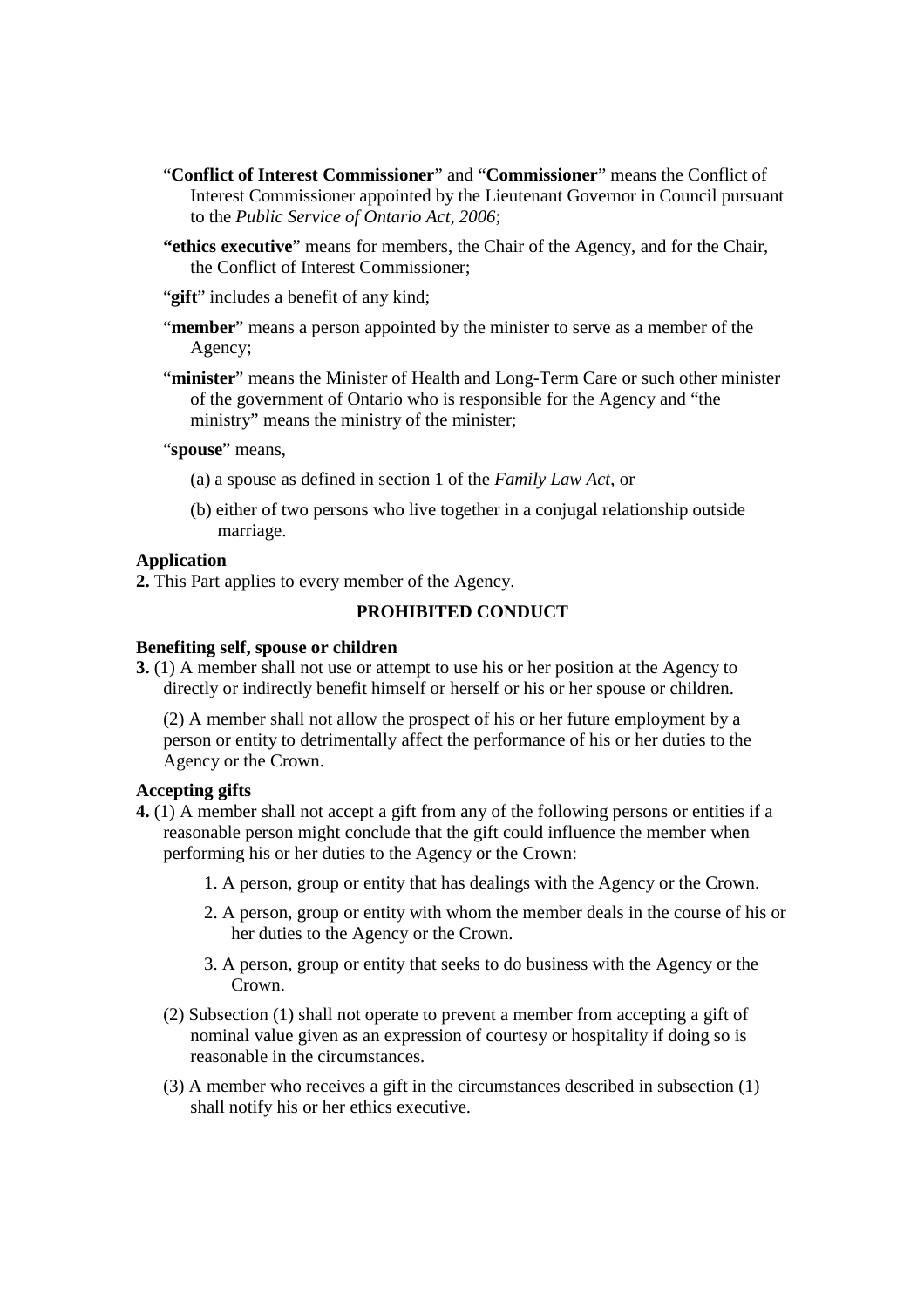## **Disclosing confidential information**

**5.** (1) A member shall not disclose confidential information obtained during the course of his or her appointment to the Agency to a person or entity unless the member is authorized to do so by law or by the Crown or the Agency.

(2) A member shall not use confidential information referred to in subsection (1) in a business or undertaking outside his or her appointment to the Agency.

(3) A member shall not accept a gift directly or indirectly in exchange for disclosing confidential information.

### **Giving preferential treatment**

**6.** (1) When performing his or her duties to the Agency or the Crown, a member shall not give preferential treatment to any person or entity, including a person or entity in which the member, or a member of his or her family or a friend, has an interest.

(2) When performing his or her duties to the Agency or the Crown, a member shall endeavour to avoid creating the appearance that preferential treatment is being given to a person or entity that could benefit from it.

(3) A member shall not offer assistance to a person or entity in dealing with the Agency or the Crown other than assistance given in the ordinary course of the member's appointment.

### **Family members**

7. (1) A member shall not, on behalf of the Agency, hire his or her spouse, child, parent or sibling.

(2) A member shall not, on behalf of the Agency, enter into a contract with his or her spouse, child, parent or sibling or with a person or entity in which any of them has a substantial interest.

(3) A member shall ensure that his or her spouse, child, parent or sibling does not report to the member at the Agency, or that he or she does not supervise his or her spouse, child, parent or sibling at the Agency.

#### **Engaging in business, etc.**

**8.** A member shall not become employed by or engage in a business or undertaking outside his or her appointment to the Agency in any of the following circumstances:

- 1. If the member's private interests in connection with the employment or undertaking could conflict with his or her duties to the Agency or the Crown.
- 2. If the employment or undertaking would interfere with the member's ability to perform his or her duties to the Agency or the Crown.
- 3. If the employment is in a professional capacity and is likely to influence or detrimentally affect the member's ability to perform his or her duties to the Agency or the Crown.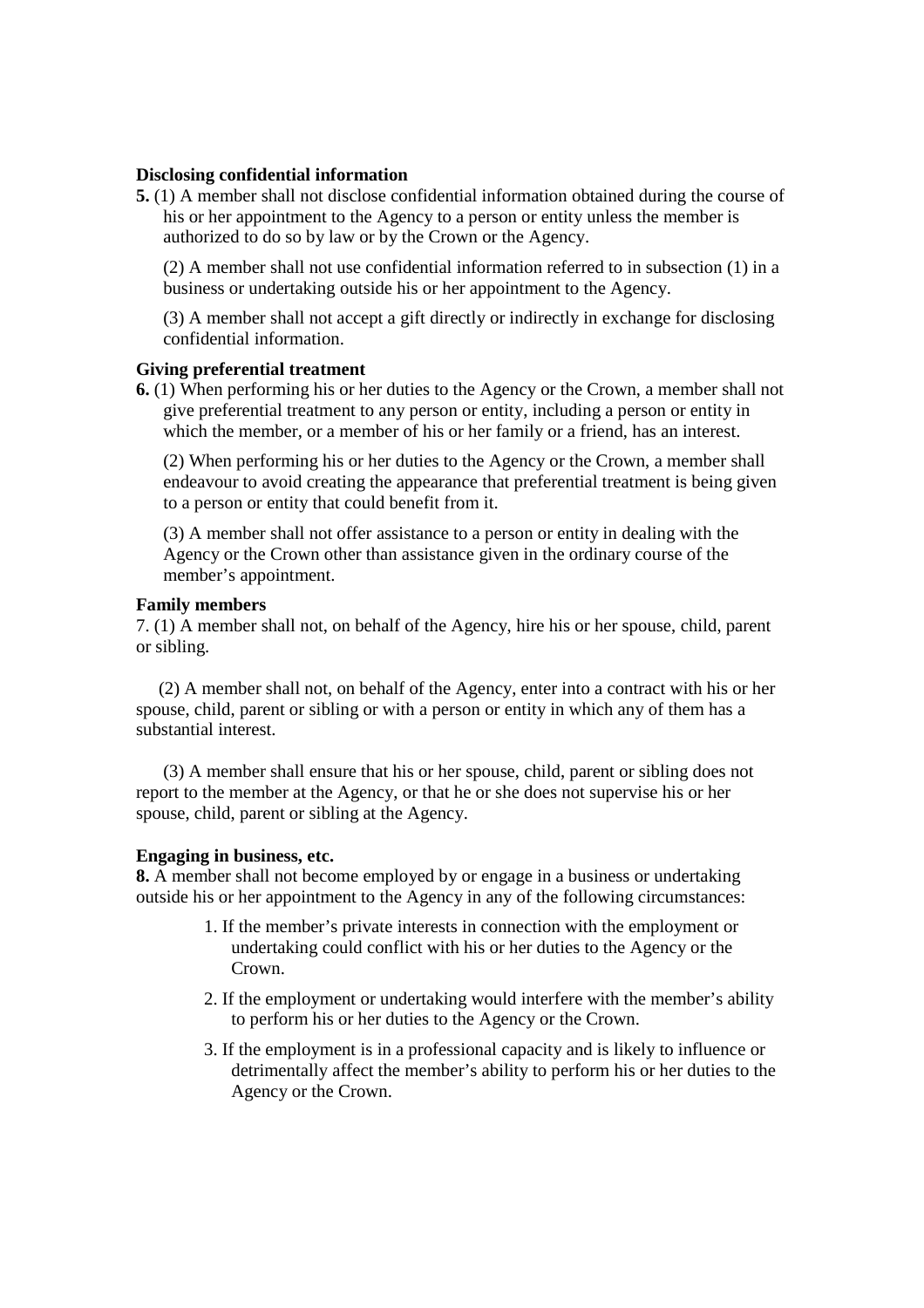- 4. If the employment would constitute full-time employment for another person. However, this paragraph does not apply with respect to a member who is appointed to a part-time position in the Agency.
- 5. If, in connection with the employment or undertaking, any person would derive an advantage from the member's appointment to the Agency.
- 6. If government premises, equipment or supplies are used in the employment or undertaking.

# **Participating in decision-making**

**9.** (1) A member shall not participate in decision-making by the Agency with respect to a matter that the member is able to influence in the course of his or her duties if the member could benefit from the decision.

(2) Subsection (1) does not apply if the member obtains the prior approval of his or her ethics executive to participate in decision-making by the Agency with respect to the matter.

(3) A member who, in the course of his or her appointment to the Agency, is a member of a body or group shall not participate in, or attempt to influence, decisionmaking by the body or group with respect to a matter if the member could benefit from the decision or if, as a result of the decision, the interests of the body or group could conflict with the interests of the Crown or the Agency.

(4) A member described in subsection (3) shall inform the body or group if the circumstances described in that subsection exist.

# **MATTERS THAT MIGHT INVOLVE THE PRIVATE SECTOR**

#### **Duty to declare certain financial interests; restrictions on certain purchases**

**10.** When a member begins work on a matter that might involve the private sector as defined in section 10 of Ontario Regulation 381/07 made under the *Public Service of Ontario Act,* 2006, the member must make a financial declaration to the Conflict of Interest Commissioner in accordance with section 11 of Ontario Regulation 381/07 made under the *Public Service of Ontario Act,* 2006. The member is also subject to the restrictions on certain purchases as set out in section 12 of Ontario Regulation 381/07 made under the *Public Service of Ontario Act,* 2006.

# **PART II RULES FOR FORMER MEMBERS OF THE AGENCY**

### **INTERPRETATION**

## **Application**

**11.** This Part applies with respect to every former member who, immediately before he or she ceased to be a member, was appointed to the Agency.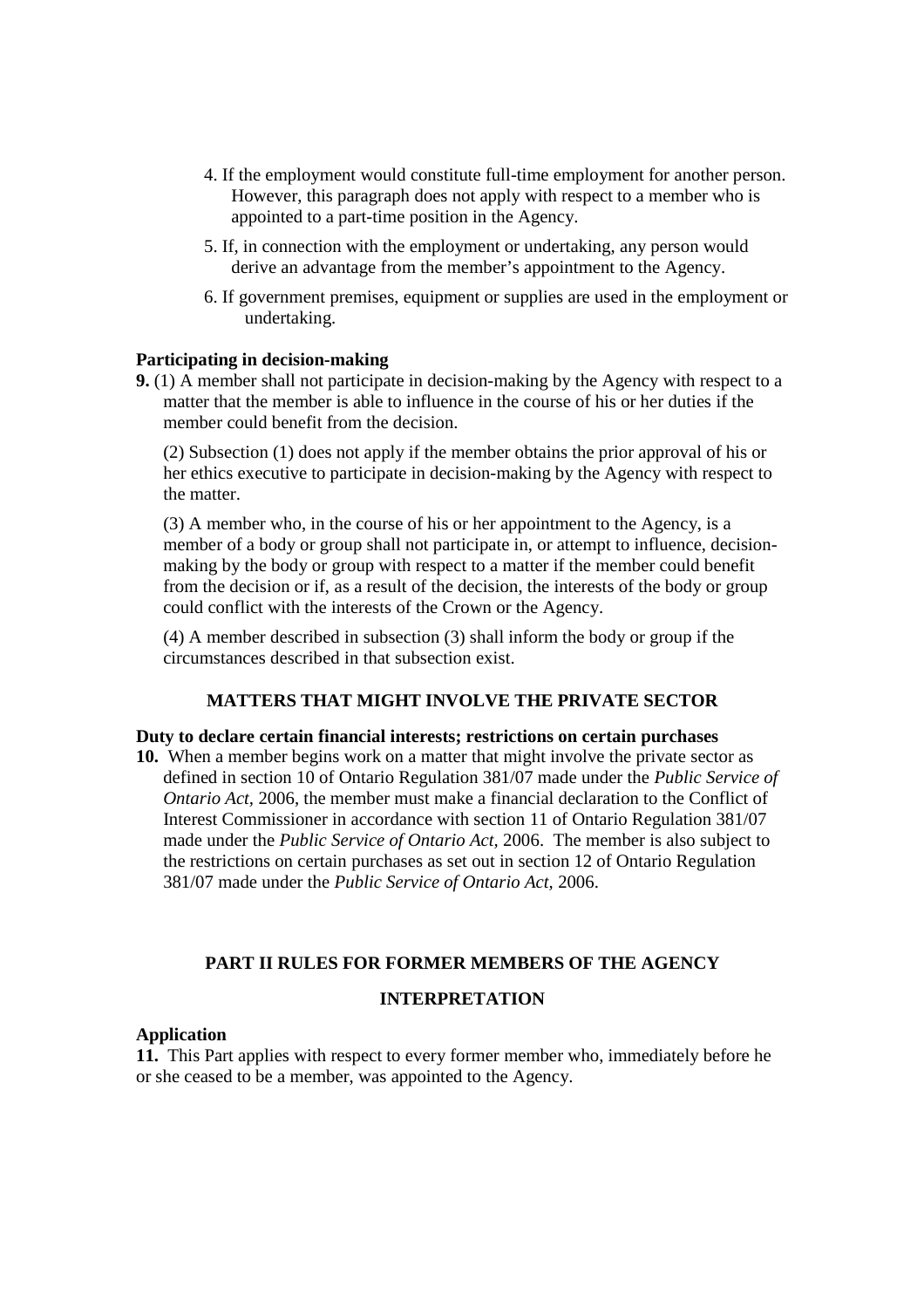# **PROHIBITED CONDUCT**

## **Seeking preferential treatment, etc.**

**12.** A former member shall not seek preferential treatment by, or privileged access to, public servants who work in the minister's office, the ministry, the Agency or another public body.

## **Disclosing confidential information**

**13.** (1) A former member shall not disclose confidential information obtained during the course of his or her appointment to the Agency to a person or entity unless the former member is authorized to do so by law or by the Crown or the Agency.

(2) A former member shall not use confidential information in a business or undertaking.

## **Restriction on lobbying**

**14.** (1) This section applies to a former member.

(2) For 12 months after ceasing to be a member, the former member shall not lobby any of the following persons on behalf of the Agency, another public body or another person or entity:

1. A public servant who works in a ministry or the Agency.

2. The minister of the ministry to whom the Agency reported.

3. A public servant who works in the office of a minister described in paragraph 2.

## **Restriction on employment, etc.**

15. (1) This section applies to a former member who at any time during the 12 months before he or she ceased to be a member, in the course of his or her appointment as a member,

a) had substantial involvement with a public body or another person or entity; and b) had access to confidential information that, if it were to be disclosed to the public body, person or entity, could result in harm to the Crown or could give the public body, person or entity an unfair advantage in relation to one or more third parties.

(2) For 12 months after ceasing to be a public servant, the former member shall not accept employment with the public body, person or entity or serve as a member of the board of directors or other governing body of the public body, person or entity.

## **Restriction re certain transactions**

**16.** (1) This section applies to a former member who, when he or she was a member, advised the Crown or the Agency about, or was involved in or assisted with, a particular proceeding, negotiation or other transaction.

(2) The former member shall not advise, be involved in or otherwise assist any other person or entity in connection with the particular proceeding, negotiation or other transaction until the Crown or the Agency ceases to be involved in it.